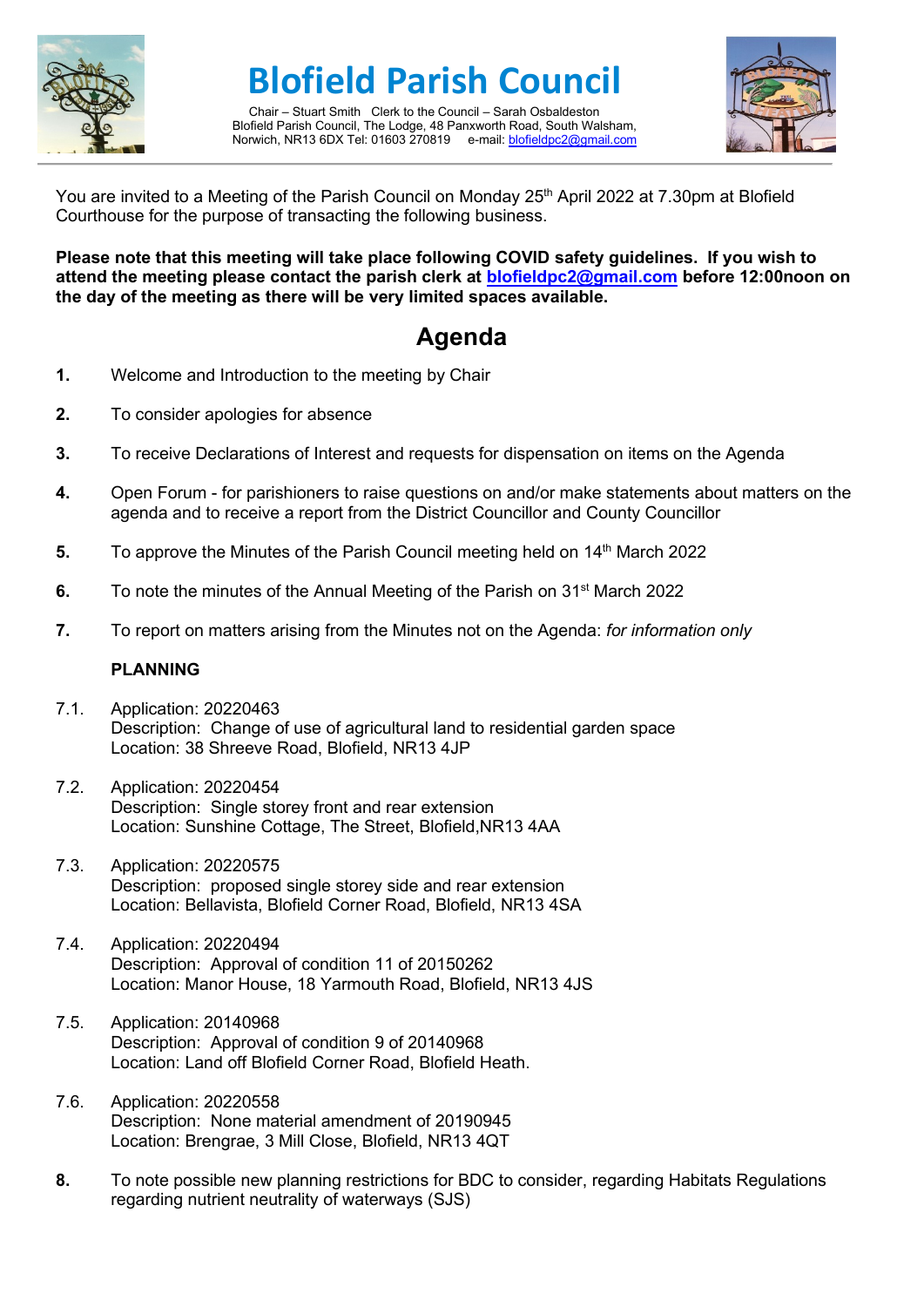- **9.** To receive an update on the Dawsons Way planning application 20211717 appeal (MM)
- **10.** To receive an update on the drainage conditions report and consider producing a drainage map for the parish (MM/SJS)
- **11.** To receive an update on the land off Yarmouth Road planning application 20200077 (MM/SJS)
- **12.** To consider feedback on any planning applications received subsequent to the publication of this agenda
- **13.** To note the new road name for a new development off Hall Road (SO)

#### **PROJECTS**

- **14.** To receive an update on NCC Children's Services draft Heads of Terms document for the old school site and agree any necessary actions (EB/SJS)
- **15.** To receive an update on Marty's Marsh works and agree any necessary actions (YB)
- **16.** To receive an update on the Country Park project meetings, agree council representatives and any necessary actions (SJS)

#### **FINANCE & GOVERNANCE**

- **17.** To receive an update on the S106 deed of variation costs for land adjacent to 20 Yarmouth Road (Newstead Gardens site) (SO)
- **18.** To note receipt of CIL income and agree transfer to BDC deposit scheme (SO)
- **19.** To approve invoices for payment, note council funds and review internal monthly checks (SO/SD)
- **20.** To approve a donation of £150 to the tree wardens network (SO)
- **21.** To approve small donations of up to £200 for a community Jubilee event (SJS)

### **UPDATES / CONSIDERATIONS**

- **22.** To approve comments and feedback of the A47 North Burlingham Scheme Heads of Terms agreement (SJS)
- **23.** To note correspondence regarding allotment land rental (SO)
- **24.** To receive an update on Antisocial behaviour issues within the parish (EB)
- **25.** To receive an update following a meeting with NCC Highways representative (SD)
- **26.** To discuss the dog waste bin collection at Mill Road/Pedham Road corner junction (YB)
- **27.** To receive an update from the Margaret Harker Hall Management Committee meeting and agree any actions (SD)
- **28.** To receive the Clerk's Report & Correspondence (SO)
- **29.** Other reports and items for the next agenda *for information only*
- **30.** To note the date of the Annual Parish Council Meeting Monday 23<sup>rd</sup> May 2022 at 7:00pm at Blofield Courthouse followed by the standard meeting at 7:30pm
- **31.** To note the date of the next Parish Council planning Meeting Monday 20<sup>th</sup> June 2022 at 7:30pm at Blofield Courthouse